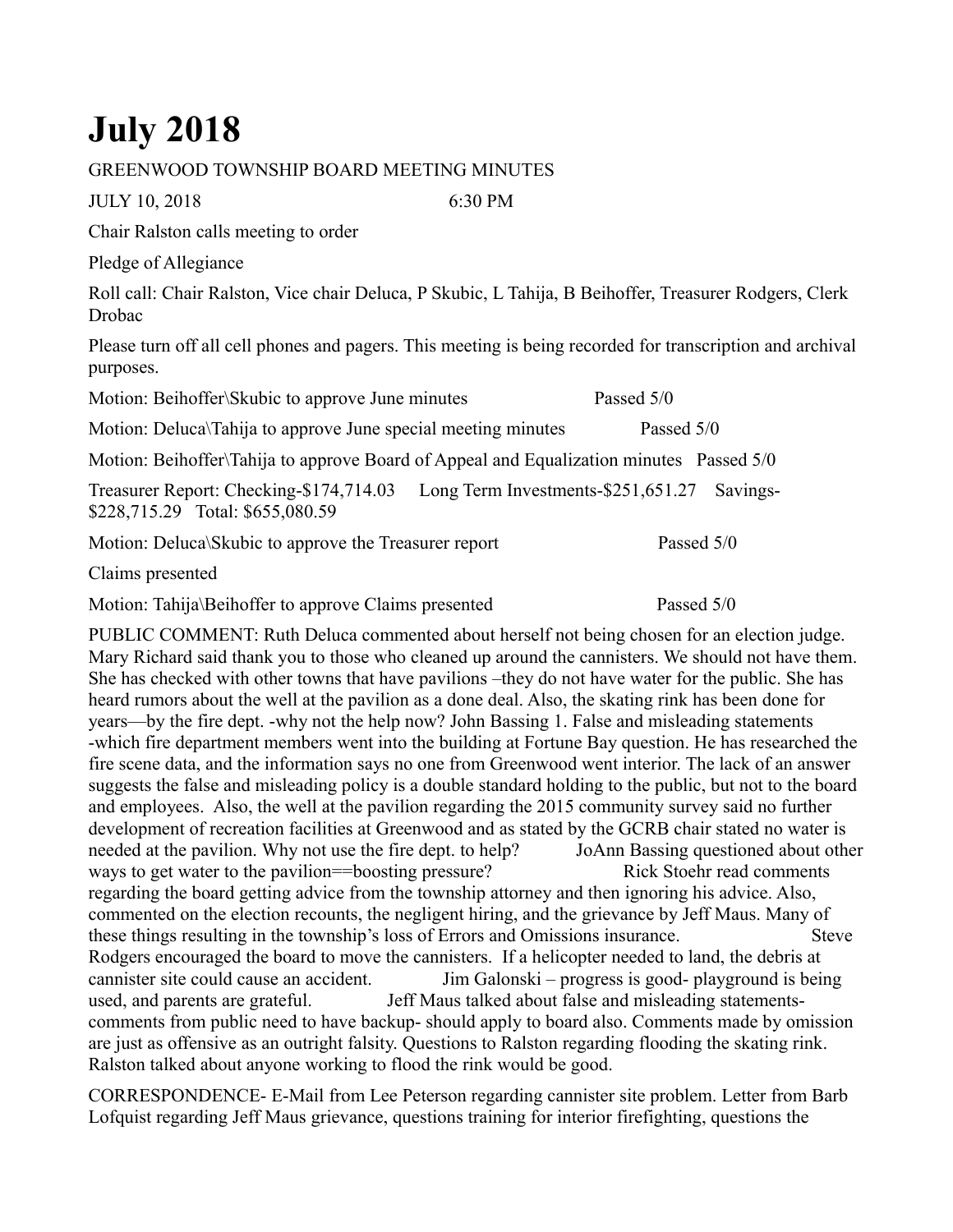recreation board not following the survey sent. SLC BOA for Boomer variance. SLC Focus Group meeting date set. SLC decision for Boomer, Chris Gunderson for Jeffrey Brown and Katherine Sill. Invitation to WC Heim celebration. Lake Country capital credit allocation of \$486.16.

## OLD BUSINESS

Public comment question- inventory completion date? —Fire Dept has given preliminary listing of inventory to Mike Ralston – needs additional information

Public comment question-names of ff that went into the building at the Fortune Bay fire? – Ralston tells John Bassing to ask the fire dept

Pavilion well – quotes received from Kolstad Olsen Well drilling – discussion will continue at next month's meeting

Motion: Ralston\Deluca to add PO procedure – have a quote signed and returned with stamp of approval for the vendor Passed 5/0

Security cameras at cannister site- Ralston states cameras will not solve the problem. Decision to send a letter with questions regarding options for cannisters to SLC – David Fink, Mark St Lawrence, and Tom Rukavina

Skating rink-Ralston would like to have dirt brought in to level the area for the skating rink. Supervisors will look into it. Beihoffer talked about putting up a fence.

Motion: Beihoffer\Tahija to approve Ferrellgas for Propane quote of \$1.189 up to 5000 gals. Passed 5/0

## NEW BUSINESS

Kitchen hood cleaning- will discuss next month

Motion: Deluca\Tahija to approve transfer \$2,000.00 from checking to the Greenwood Trail Fund Passed 5/0

Motion: Skubic\Tahija to approve Resolution #18-62 designating annual polling place as Greenwood Town Hall 3000 County Rd 77 Tower MN 55790 Passed 5/0

Motion: Tahija to appoint election judges—Mary Richard, Kathy Vogh, Kathy Lovgren, Colleen Lepper, Julie Stoehr, Joan Mueller, Carol Maus, Beverly Peterson, Sue Drobac, Ruth Deluca-alternate No second

Motion: Ralston\Skubic to appoint election judges—Mary Richard, Kathy Vogh, Kathy Lovgren, Colleen Lepper, Julie Stoehr, Joan Mueller, Carol Maus, Beverly Peterson, Sue Drobac, Ruth Deluca Passed 4/0 Deluca abstain

Reports: Supervisors: Deluca-911- 7 signs made, 3 emergency lights repaired. Skubic-thanks to all who worked on the Greenwood float. Tahija-attended the Ambulance meeting. They are continuing to look at acquiring a new ambulance. Also, the monies collected from Greenwood will most likely double. The ambulance crew of 4 works 24 hours-60 hours a week. Beihoffer reports on the well and he took the BOA training. Ralston-thank you to Pam Lundstrom and crew for work on float, Dave Desannoy- work on the Bocce court, Roth Indihar and Donovan Strong for bringing the fire truck to the parade. Carmen Deluca for the work at the cannisters. Also, a reminder about confidentiality on Maus claim. Fire Dept. – 9 fires, 8 EMS, 2 Drills, 1 meeting, 5 training\other. Fire truck to 4th of July parade in Tower, reimbursement complete for EMS\MBFTE. 40th anniversary suggestions. SCBA and boat training. Snowbulance delivery expected 7/26/18. Prohydro Testing company will be here to do testing on SCBA tanks. Turnout gear needed for R Indihar, Belinda Fazio, Kristal